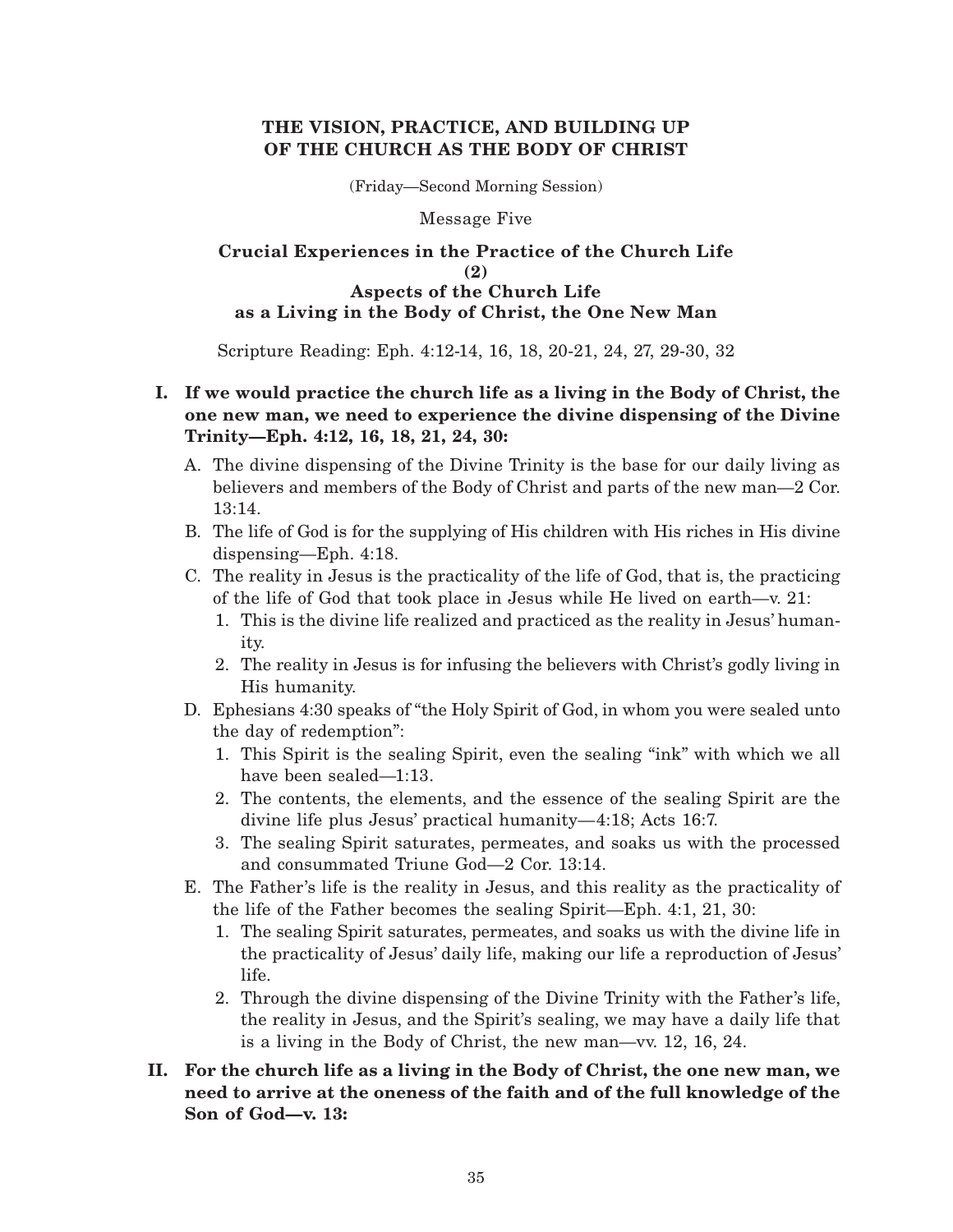- A. The oneness of the Spirit in Ephesians 4:3 is the oneness of the divine life in reality, and the oneness in verse 13 is the oneness of our living in practicality:
	- 1. The oneness of reality needs to be practiced and thereby become the oneness in practicality—vv. 3, 13.
	- 2. The word *arrive* in verse 13 indicates that a process is required for us to arrive at the oneness of our living in practicality; the oneness of reality is the beginning, and the oneness in practicality is the destination.
- B. The oneness in practicality is the oneness of the faith—v. 13:
	- 1. *The faith* in verse 13 refers not to our act of believing but to the things in which we believe, such as the divine person of Christ and His redemptive work accomplished for our salvation—1 Tim. 1:19; 6:10, 12, 21; Jude 3.
	- 2. In the church life we have only one thing that is special—the faith; for receiving the believers, to insist upon anything besides the faith is to be divisive—Rom. 14:1; 15:7.
- C. The oneness in practicality is also the oneness of the full knowledge of the Son of God—Eph. 4:13:
	- 1. The full knowledge of the Son of God is the apprehension of the revelation concerning the Son of God for our experience—Matt. 16:16.
	- 2. The oneness of the faith altogether depends on the full knowledge of the Son of God; only when we take Christ as the center and we focus on Him can we arrive at the oneness of the faith, for only in the Son of God can our faith be one—John 20:31; Gal. 1:15-16; 2:20; 4:4, 6; 1 Cor. 2:2.

## **III. In order to preserve the church life as a living in the Body of Christ, the one new man, we must discern the intrinsic factor of the winds of teaching for their purpose—Eph. 4:14:**

- A. The winds of teaching are the devilish blowings of the evil one that bring storms into the church—Matt. 13:19.
- B. Any teaching, even a scriptural one, that distracts believers from Christ and the church is a wind that carries believers away from God's central purpose—1 Tim. 1:3-4; Eph. 3:9-11, 17, 21; 5:32.
- C. The intrinsic factor of the winds of teaching is the sleight of men, man's subtle ways of cheating, the craftiness of men with a view to a system of error—man's plotted deception to induce people into the satanic system of error; the system of error is of the enemy, Satan—4:14.
- D. The purpose of the winds of teaching—the evil purpose of Satan versus the economy of God—is to overthrow the faith of some believers (2 Tim. 2:18), to devastate the church (Acts 8:3), to frustrate and tear down the building up of the organic Body of Christ, and to divide the members of the Body (1 Cor. 1:10-11), instead of keeping the unique oneness of the Body in love and kindness.

## **IV. In the church life as a living in the Body of Christ, the one new man, we all need to learn Christ—Eph. 4:20:**

- A. To learn Christ is to be molded into the pattern of Christ's death, that is, to be conformed to the image of Christ as the firstborn Son of God—Rom. 8:29:
	- 1. Christ is not only life to us but also an example—John 13:15; 1 Pet. 2:21.
	- 2. In His life He set up a pattern, as revealed in the four Gospels, and then He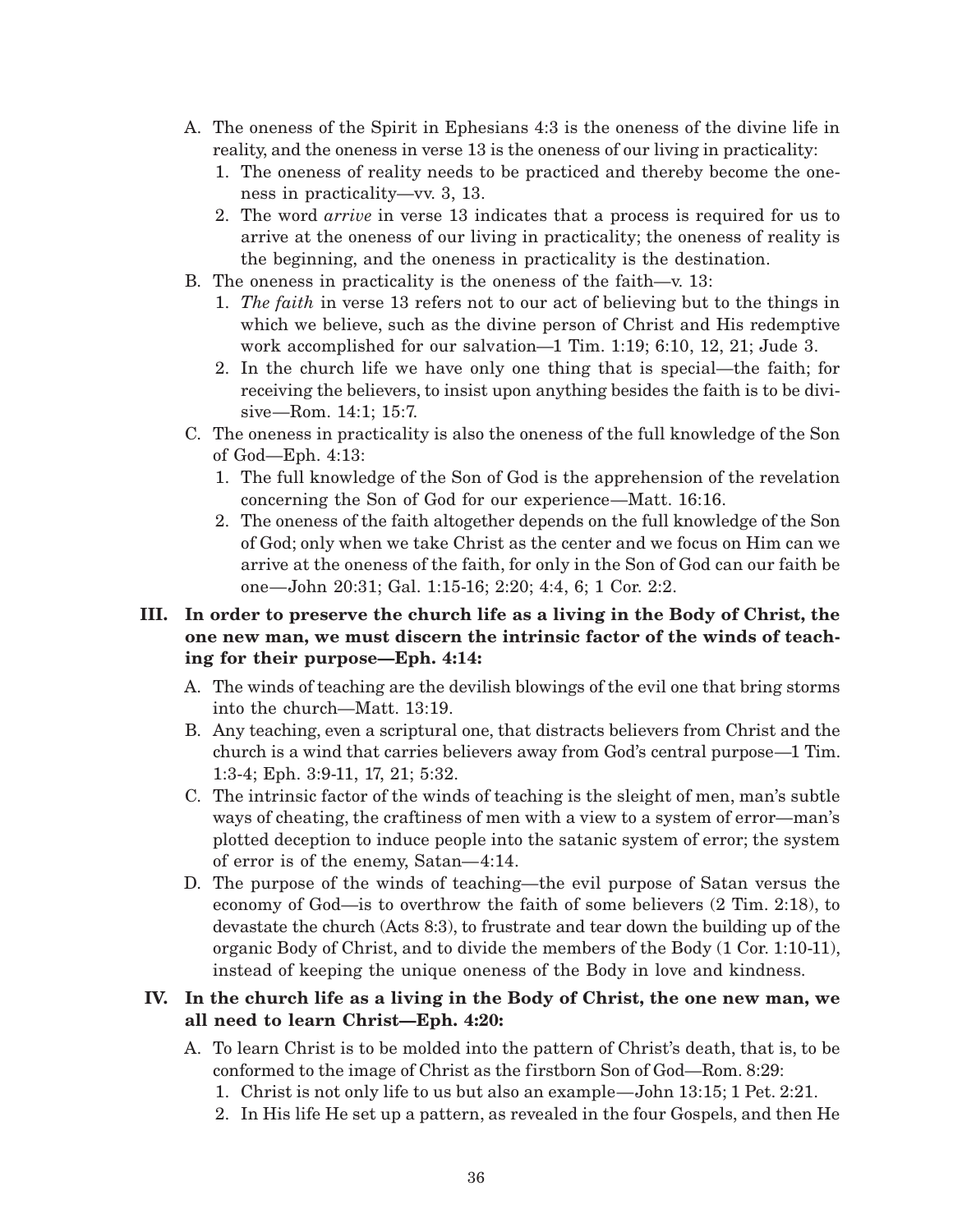was crucified and resurrected to become the life-giving Spirit so that He might enter into us to be our life—1 Cor. 2:2; 15:45b; Rom. 8:10; Col. 3:4.

- 3. We learn from Christ according to His example, not by our natural life but by Him as our life in resurrection—John 11:25; 1 John 5:11-12.
- B. The basic elements in our learning Christ are reality and grace—John 1:14; Eph. 4:21, 24, 29:
	- 1. Reality is the truth, the principle, the pattern, the standard; we have been placed by God through baptism into the pattern, the standard, the principle, set up by the living of the Lord Jesus; this is the reality in Ephesians 4.
	- 2. As members of the Body of Christ, we are learning Christ as the reality is in Jesus—vv. 20-21.
	- 3. In order to live out such a standard, we need grace—Christ as our enjoyment and supply—v. 29.
- C. On the positive side, the basic factors of learning Christ are the life of God and the Spirit of God; on the negative side, the basic factor is the devil, who is always seeking an opportunity to gain an advantage over us and to damage us vv. 18, 27, 30.
- **V. In order to maintain the church life as a living in the Body of Christ, the one new man, we should be kind to one another, tenderhearted, forgiving one another, even as God in Christ has forgiven us; in the Spirit and by the divine life, we can forgive as God forgives—v. 32.**

#### **Excerpts from the Ministry:**

#### **ARRIVING AT THE ONENESS**

#### **Of the Faith**

The Greek word rendered "arrive" in Ephesians 4:13 may also be rendered "attain to." This indicates that a process is required for us to attain to or arrive at the practical oneness.

The oneness of the Spirit in verse 3 is the oneness of the divine life in reality, whereas the oneness in verse 13 is the oneness of our living in practicality. We already have the oneness of the divine life in reality. We only need to keep it. But we need to go on until we arrive at the oneness of our living in practicality. This aspect of oneness is of two things: the faith and the full knowledge of the Son of God. The faith does not refer to the act of our believing but refers to what we believe in, such as the divine person of Christ and His redemptive work for our salvation. The faith is used in this sense in Jude 3, 2 Timothy 4:7, and 1 Timothy 6:21.

### **The Full Knowledge of the Son of God**

The full knowledge of the Son of God is the realization of the revelation concerning the Son of God for our experience. *The Son of God* refers to the Lord's person as life to us, whereas *Christ* refers to His commission to minister life to us that we, as members of His Body, may have gifts for function. The more we grow in life, the more we shall cleave to the faith and to the realization of Christ and the more we shall drop all the concepts concerning minor doctrines which cause divisions. Then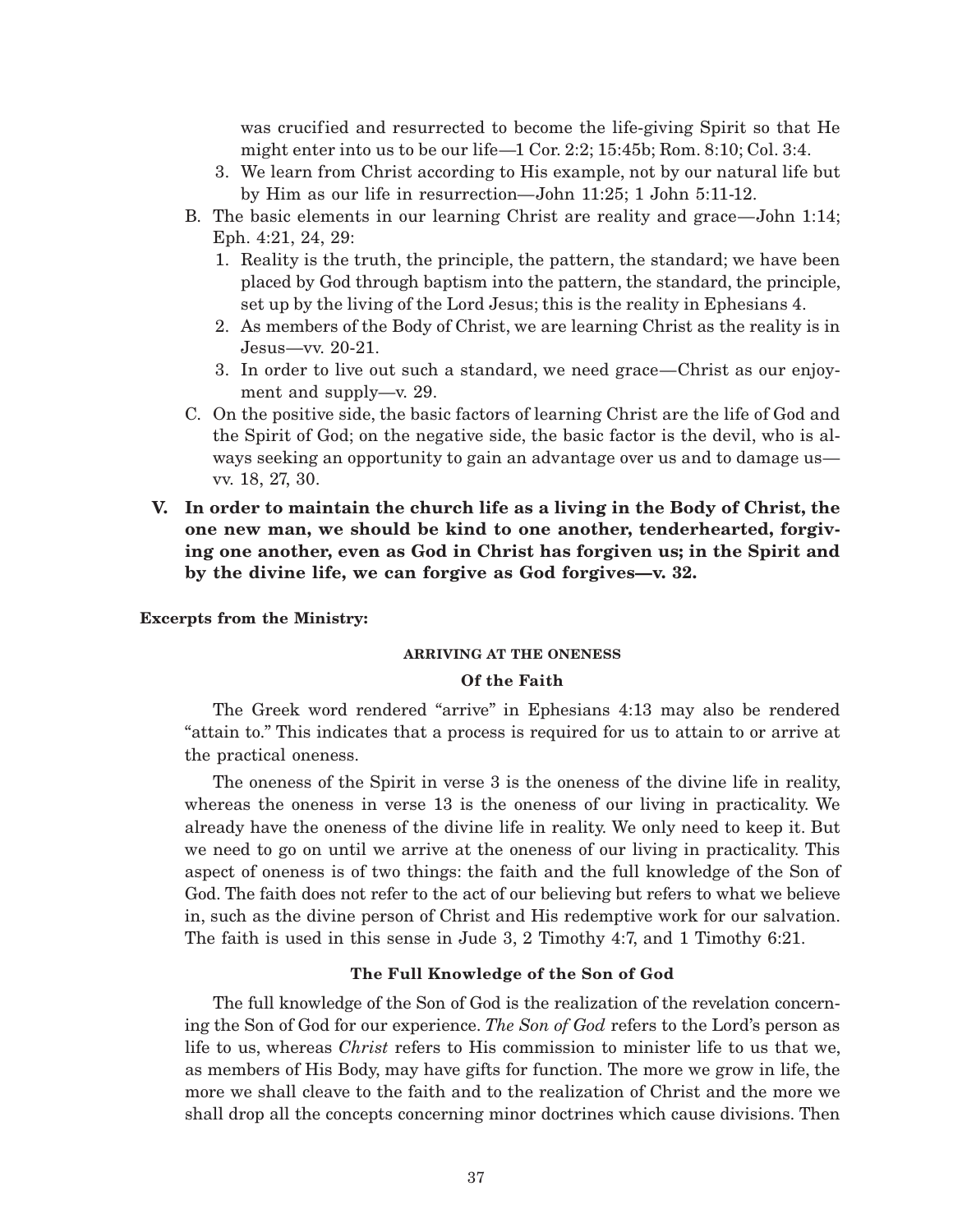we shall arrive at, or attain to, the practical oneness; that is to say, we shall arrive at a full-grown man, at the measure of the stature of the fullness of Christ.

Many Christians do not know the difference between the oneness of the Spirit and the oneness of the faith and of the full knowledge of the Son of God. The first is the oneness of reality, and the second is the oneness of practicality. Because the Spirit is the reality of our oneness, the oneness of the Spirit is the oneness of reality. Oneness is nothing less than the Spirit Himself. If there were no Spirit, then there would be no oneness. Although we have the oneness in reality, there is still the need for the oneness of practicality. This means that the oneness of reality must be practiced; that is, it must become the oneness in practice. Hence, in verse 13 Paul speaks of the oneness of practicality.

Between the oneness of reality and the oneness of practicality there is a distance. For this reason, there is the need to "arrive at" the oneness of practicality. The oneness of the Spirit is the beginning, whereas the oneness of the faith and of the full knowledge of the Son of God is the destination. This indicates that we must journey from the oneness of the Spirit to the oneness of the faith and of the full knowledge of the Son of God. In other words, we must travel from the oneness of reality until we arrive at the oneness of practicality.

As believers, we already have the oneness of reality. But we need to keep it. The best way to keep the oneness of reality is to go on, to proceed, toward the oneness of practicality.

We have pointed out that *the faith* in verse 13 does not refer to our act of believing but refers to the object in which we believe. Every believer in Christ accepts this faith. When we first believed in the Lord Jesus, we were very simple. All we had was the faith. But afterward we became quite complicated by taking in various doctrines, teachings, and concepts, nearly all of which are divisive.

Several young men may be saved at the same time, through the preaching of the same evangelist. On the day they are saved, they all accept the faith. Afterward, however, they take in different doctrinal concepts. These concepts cause them to be divided from one another. In order for these believers to arrive at the oneness of the faith, they need to be perfected through the work of the apostles, prophets, evangelists, and shepherds and teachers. This work of perfecting will cause them to care for the oneness of the Spirit and to lay aside the divisive doctrines. As they arrive at the oneness of the faith, they no longer care for the various divisive doctrines but care only for the unique faith concerning Christ and His redemptive work. By the perfecting work they also arrive experientially at the full knowledge of the Son of God. They do not pay attention to divisive doctrines or practices but care only for Christ as the Son of God. They care for the full knowledge of the Son of God as life experientially. They desire more and more to experience Christ in their daily life. By arriving at the oneness of the faith and of the full knowledge of the Son of God, these believers have not only the oneness of reality but also the oneness of practicality. Now they are able to come together without division and to enjoy oneness in a practical way.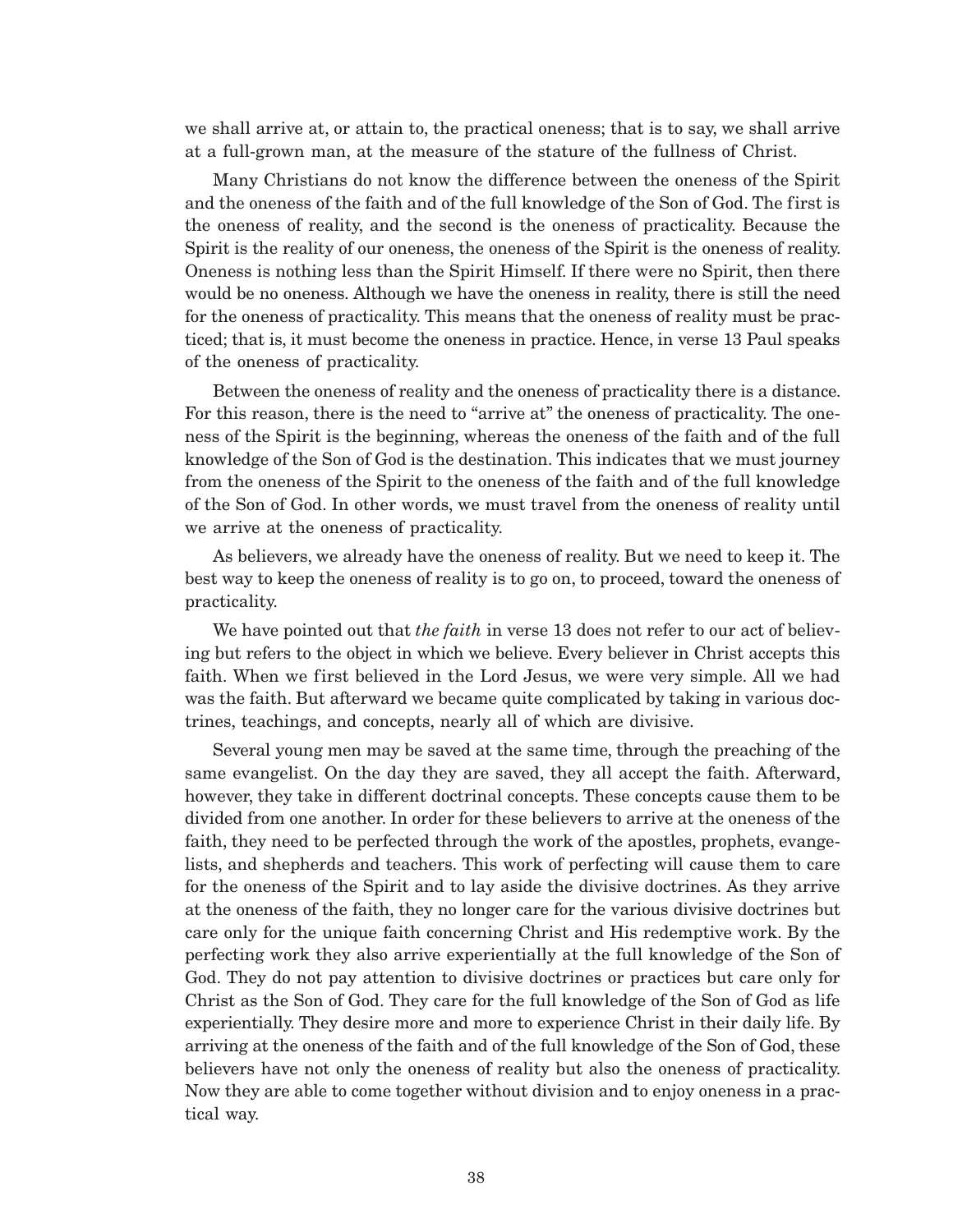The oneness in the Lord's recovery is such a practical oneness. Our oneness is the oneness of our unique faith and of the full knowledge of the Son of God in our daily experience of Him as our life. I believe that most of us in the Lord's recovery have arrived at the oneness of practicality. Therefore, we are one both in reality and in practicality.

Today many Christians who love the Lord, including a good number of pastors and ministers, have not seen the oneness of practicality. However, they do have the oneness of reality, which is the oneness of the Spirit. Many of these Christians say that as long as we are genuine believers in Christ and have the indwelling of the Spirit, we all can be one. In a sense, this is true. But this oneness is not yet the oneness of practicality. It is real, but it is not practical. Therefore, such Christians need to journey the distance between the oneness of reality and the oneness of practicality. I praise the Lord that so many of us have traveled from the beginning, the oneness of the Spirit, to the destination, the oneness of the faith and of the full knowledge of the Son of God. We have made the journey from the oneness of reality to the oneness of practicality.

#### **WINDS OF TEACHING**

#### **A Teaching That Differs from God's Economy**

In verse 14 Paul does not speak of the wind of heresy, but he speaks of the wind of teaching. Any teaching, even a scriptural one, that distracts believers from Christ and the church is a wind that carries them away from God's central purpose. First Timothy 1:3 and 4 reveal that some in Paul's time were teaching differently. This does not mean that they were teaching heresy; it means that they were teaching something different from God's New Testament economy. Their teaching was not the teaching of the New Testament ministry. In the New Testament there is one ministry. This ministry is the dispensing of the Triune God into the believers for the building up of the churches. We must beware of any teaching or supposed ministry that teaches something different from God's economy, that is, that teaches something other than God's dispensation for the building up of the churches.

As a whole, Christians today have been carried away by various winds of teaching. Every denomination or independent group is under the influence of some kind of doctrinal wind. What Christians today are not being tossed by waves or carried about by winds? We need to ask ourselves whether we are still under the influence of such waves and winds. I can strongly proclaim that I am not tossed by any waves or carried about by any winds, because I care only for Christ and the church. Some have asked me about pray-reading. I have answered that I am not for pray-reading but that I am for Christ and the church. As a result, I do not make myself different from other Christians. However many Christians have made themselves different from me.

For example, some strongly disagree with immersion and advocate sprinkling. I can say to such a one, "Brother, I don't care for sprinkling, but I certainly care for you. I simply receive you as my brother in the Lord." By receiving him in this way, I am the same as he. But by insisting on sprinkling, he makes himself different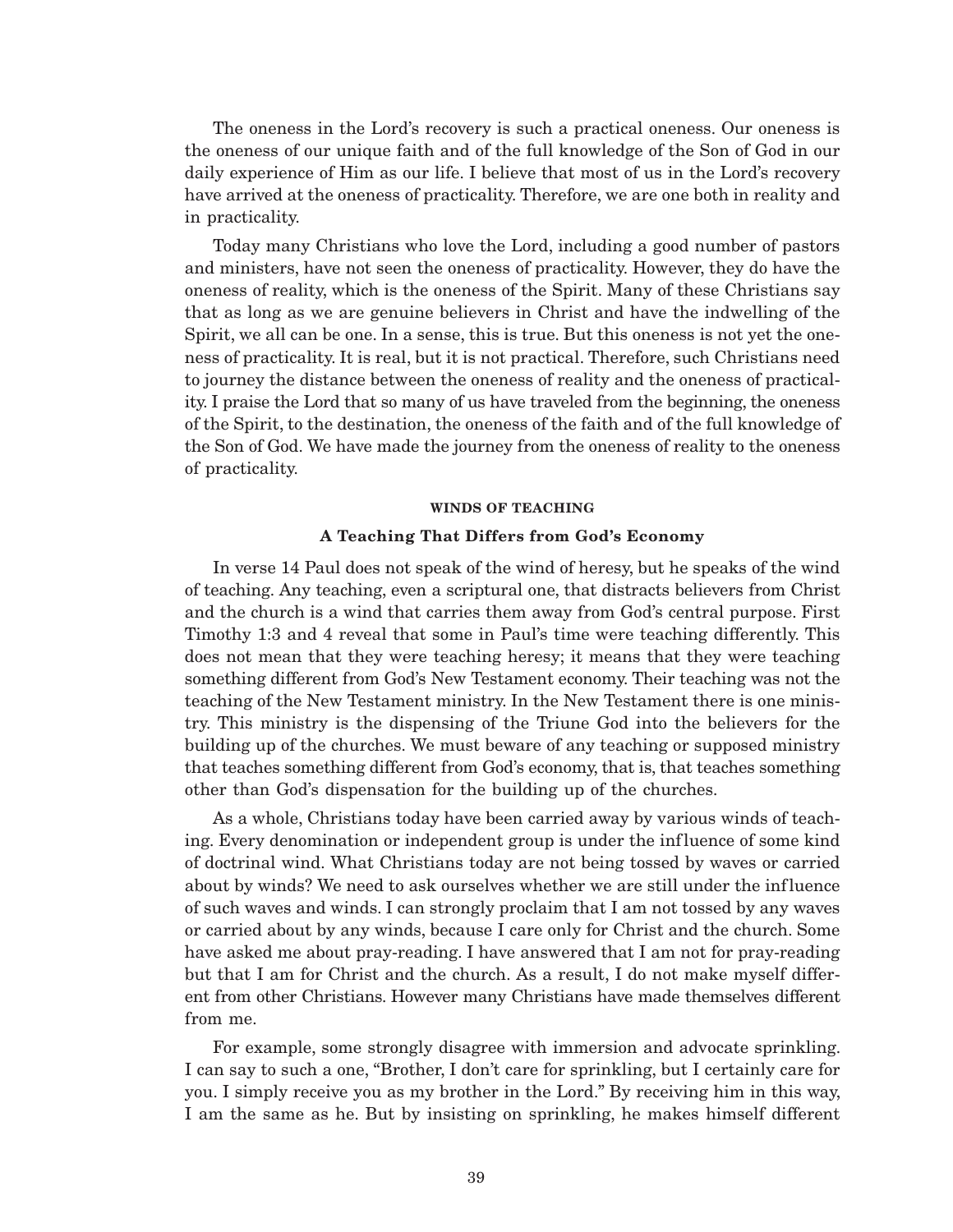from me. Therefore, he, not I, must bear the responsibility for any difference between us.

Before you came into the Lord's recovery, you were probably concerned about certain things besides Christ and the church. You may have cared for a particular doctrine, practice, or work. But in the church life in the Lord's recovery, we care only for Christ and the church. It is crucial that we have the clear vision that the New Testament economy is for nothing other than the dispensing of the Triune God into people for the building up of the Body of Christ. This is our goal and our testimony. It is also God's recovery. If we have this goal always before us, we shall not receive any teaching, concept, or opinion that distracts us from the central lane of God's economy.

#### **In the Sleight of Men**

In Ephesians 4:14 Paul speaks of the "sleight of men." The Greek word for *sleight* signifies the cheating of dice players. The teachings that become winds, carrying believers away from the central lane of Christ and the church, are a deception instigated by Satan in his subtlety and utilizing the sleight of men, in order to frustrate God's eternal purpose to build up the Body of Christ. No matter how good a teaching may appear to be, if it distracts us from Christ and the church, it is something of the sleight of men. The sleight of men is even worse than deceit, for not only is it false, but it also involves an evil plot. Even if a doctrine is scriptural, it may be utilized in such a wicked plot.

### **In Craftiness**

In this verse Paul also mentions *craftiness.* This word indicates that a certain evil skill is involved. Hence, the sleight of men involves both the formulation of a plot and the use of skill to deceive.

#### **With a View to a System of Error**

Finally, Paul says, "With a view to a system of error." These teachings that divide are organized and systematized by Satan to cause serious error and thus damage the practical oneness of the Body life. The plot is apparently of man, but the system is of Satan. We have seen that God's economy is to dispense the Triune God into us for the building up of the Body of Christ. Satan hates this. Therefore, he uses teachings, concepts, doctrines, and opinions in craftiness as part of an evil plot to carry people away and eventually to lead them into a system of error. How devilish! May the Lord expose the subtlety of the enemy so that we may detect the system of error related to the deceitful teachings that are designed to distract the saints from Christ and the church life.

#### **LEARNING CHRIST**

Verses 17 through 19 are a dark background for what Paul says in verse 20: "But you did not so learn Christ." The New Testament strongly indicates that we should live Christ. In Philippians 1:21 Paul declares, "To me to live is Christ." But here in Ephesians 4:20 we are told that we have learned Christ. Notice that Paul uses the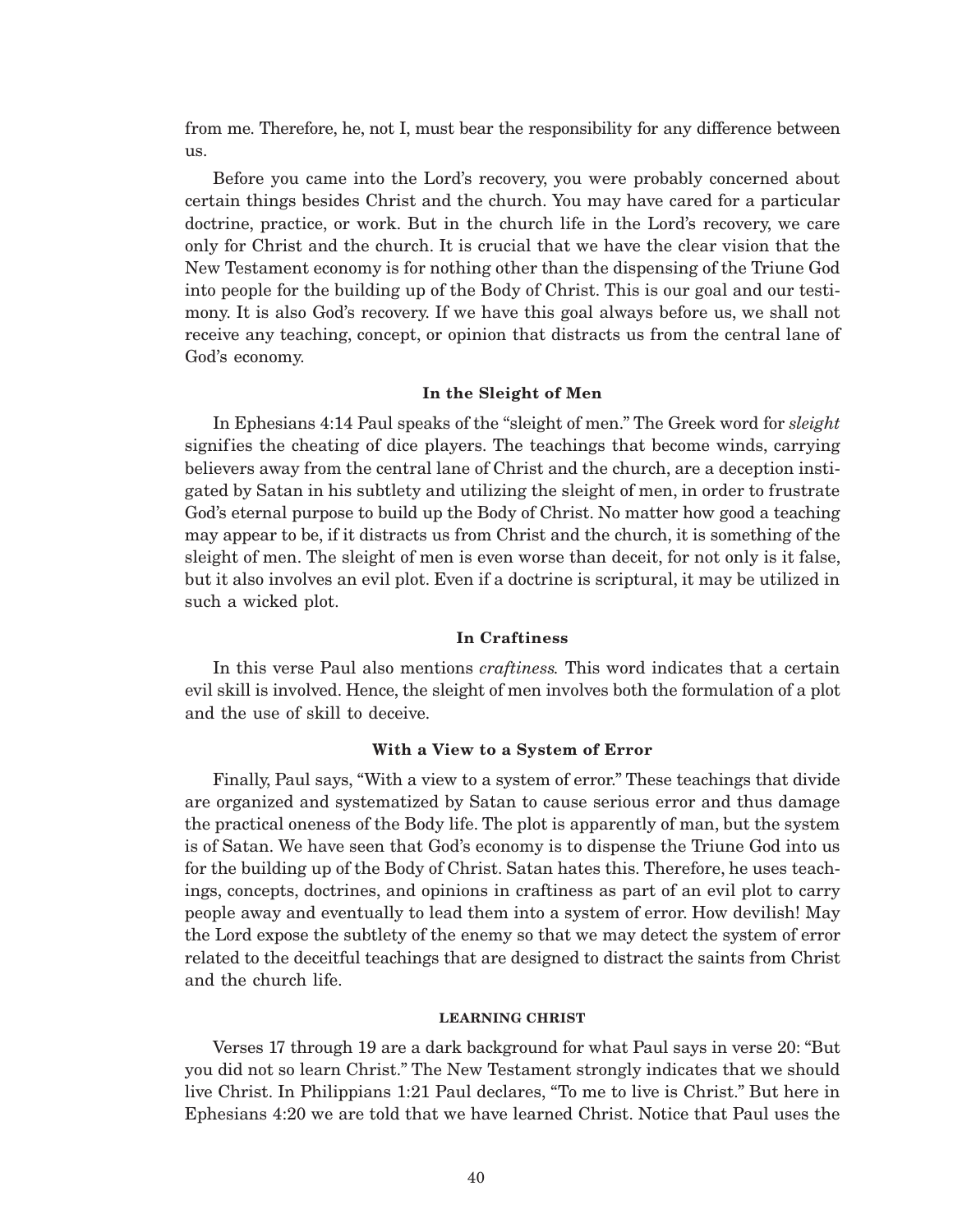past tense in speaking of our learning Christ. He also uses the past tense in the next verse, which says, "Since indeed you have heard Him and been taught in Him as the truth is in Jesus." This matter of learning Christ as the truth is in Jesus is difficult to comprehend, and we need to consider it very carefully.

Christ is not only life to us but also an example (John 13:15; 1 Pet. 2:21). We learn from Him (Matt. 11:29) according to His example, not by our natural life but by Him as our life. According to the New Testament, the Lord Jesus did not come into us as life directly. Rather, after living on earth for thirty years, He ministered for another three and a half years. During the thirty-three and a half years of His life on earth, He set up a pattern, a mold, a model. This is a matter of great significance. One reason the four Gospels were written was to show the pattern of the life that God desires, the mold of the life that can satisfy God and fulfill His purpose. For this reason, the New Testament gives us a unique biography, the biography of the Lord Jesus, written from four directions. After the Lord Jesus set up the pattern revealed in the Gospels, He was crucified on the cross and then He entered into resurrection. It is in resurrection that He comes into us to be our life.

According to the New Testament, to be saved is to be put by God into Christ. First Corinthians 1:30 says, "But of him are ye in Christ Jesus." When God put us into Christ, He put us into the mold. Just as a sister shapes dough into the form of a mold, so God intends to form us into the mold of Christ. Hence, Romans 8:29 indicates that we are to be conformed to the image of Christ, the Firstborn among many brothers. To be conformed is to be molded. The Firstborn is the pattern, and the many brothers of the Firstborn are those who are to be conformed to this pattern. To learn Christ is simply to be molded into the pattern of Christ, that is, to be conformed to the image of Christ.

By means of baptism God has put us into Christ, who is the pattern. To be baptized is to be placed into Christ as the mold. Both Romans 6:3 and Galatians 3:27 speak of being baptized into Christ. To be baptized into Christ is to be buried into Him. The tomb of this baptism is the pattern, the mold. In God's eyes, we were put into this mold when we were baptized. Through being placed into the mold, we have put off the old man and have put on the new man. By being buried into Christ, we have been brought out of Adam and the old creation. By baptism we have been put into Christ, who is both our life and our pattern. This explains why Paul uses the past tense in speaking about learning Christ. We learned Christ when we were buried into Him in baptism. This means that to learn Christ is to be put into Christ as the mold. It is to be molded into the pattern set up by Him during His years on earth.

After Christ established the pattern, He was crucified, and then He entered into resurrection, becoming in resurrection the life-giving Spirit (1 Cor. 15:45). It is as the Spirit that He comes into us to be our life. We have pointed out that at the time we believed in Christ and were baptized in Him, God put us into Him as the pattern, the mold. Therefore, Paul could tell the Ephesians that they "did…learn Christ." According to the light of the New Testament and according to our experience, to learn Christ is to be placed into Christ by God. On God's side, He has put us into Christ. On our side, we have learned Christ by being put into Him.